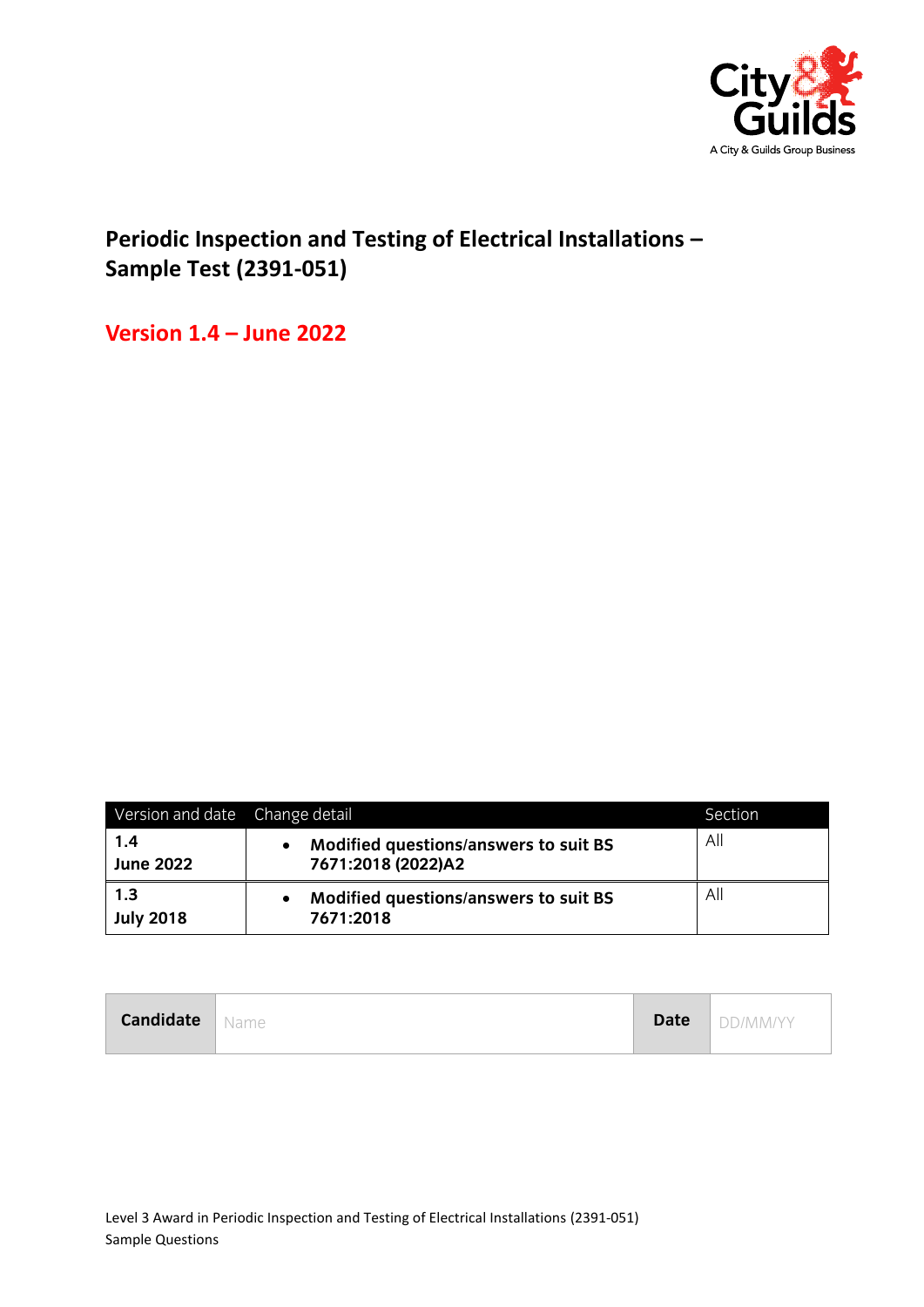- 1 What would be the **correct** procedure to confirm that the existing electrical installation in a dwelling is suitable for the additional wiring of an extension?
	- a) A visual inspection of the wiring and condition of the accessories.
	- b) A full review of the original electrical installation certificate.
	- c) Certification of the additional wiring on completion of the extension.
	- d) A periodic inspection and test of the existing installation.

- 2 What is the purpose of a periodic inspection and test relating to the safety of the building?
	- a) There is no risk of electric shock and burns.
	- b) There is no risk of fire caused by the electrical installation.
	- c) That the electrical installation is not damaged.
	- d) That there are no defects or non-compliances present.

**Response:** 

3 What is the **minimum** level of IP protection for the opening shown as Item A in Figure 1?



a) IP4X

b) IPX4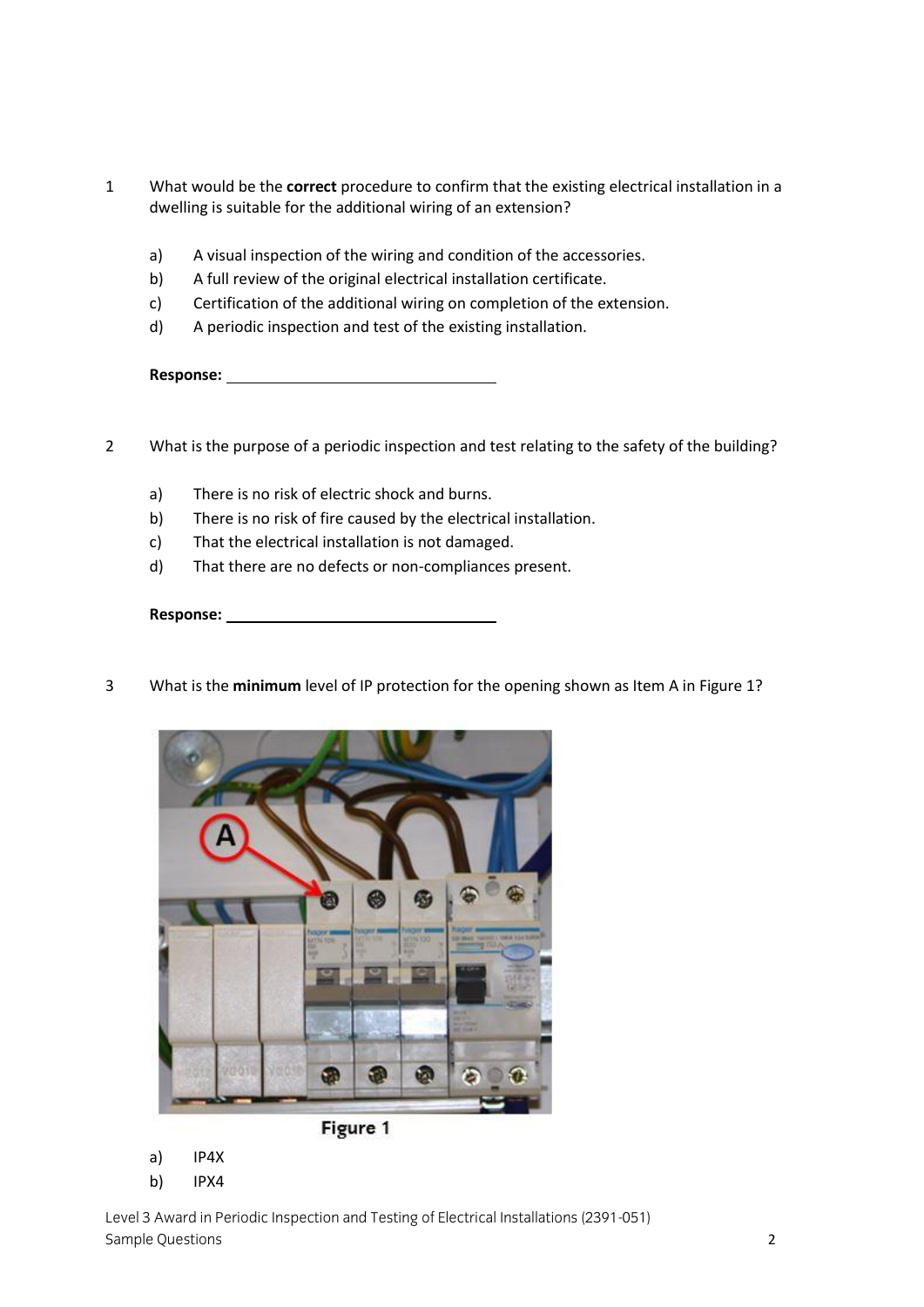|   | c)    | IP <sub>2</sub> X                                                                                                                                                                                                              |
|---|-------|--------------------------------------------------------------------------------------------------------------------------------------------------------------------------------------------------------------------------------|
|   | d)    | IPX2                                                                                                                                                                                                                           |
|   |       |                                                                                                                                                                                                                                |
| 4 |       | What is the minimum level of IP protection for the accessible top surface of a consumer unit?                                                                                                                                  |
|   | a)    | IP4X                                                                                                                                                                                                                           |
|   | b)    | IPX4                                                                                                                                                                                                                           |
|   | c)    | IP2X                                                                                                                                                                                                                           |
|   | d)    | IPX2                                                                                                                                                                                                                           |
|   |       |                                                                                                                                                                                                                                |
| 5 |       | Which publication gives detailed information for carrying out testing of electrical installations?                                                                                                                             |
|   | a)    | HSE GS 38                                                                                                                                                                                                                      |
|   | b)    | <b>IET Guidance Note 3</b>                                                                                                                                                                                                     |
|   | c)    | IET Guidance note 1                                                                                                                                                                                                            |
|   | d)    | $HS(G)$ 141                                                                                                                                                                                                                    |
|   |       | Response: Note and the second service of the service of the service of the service of the service of the series of the service of the service of the series of the series of the series of the series of the series of the ser |
|   |       |                                                                                                                                                                                                                                |
| 6 | test? | What would be agreed with the client and recorded as a limitation for a periodic inspection and                                                                                                                                |
|   | a)    | No insulation resistance testing between live conductors to be carried out.                                                                                                                                                    |
|   | b)    | The installation can be isolated and a full range of tests to be carried out.                                                                                                                                                  |
|   | c)    | The finalised report is to be provided to the client electronically.                                                                                                                                                           |
|   | d)    | Only calibrated test instruments are to be used.                                                                                                                                                                               |

7 Which statutory document includes the requirements for working on live conductors?

- a) The Electricity Safety Quality and Continuity Regulations.
- b) The Construction (Design and Management) Regulations.
- c) The Health and Safety at Work Act.
- d) The Electricity at Work Regulations.

**Response:**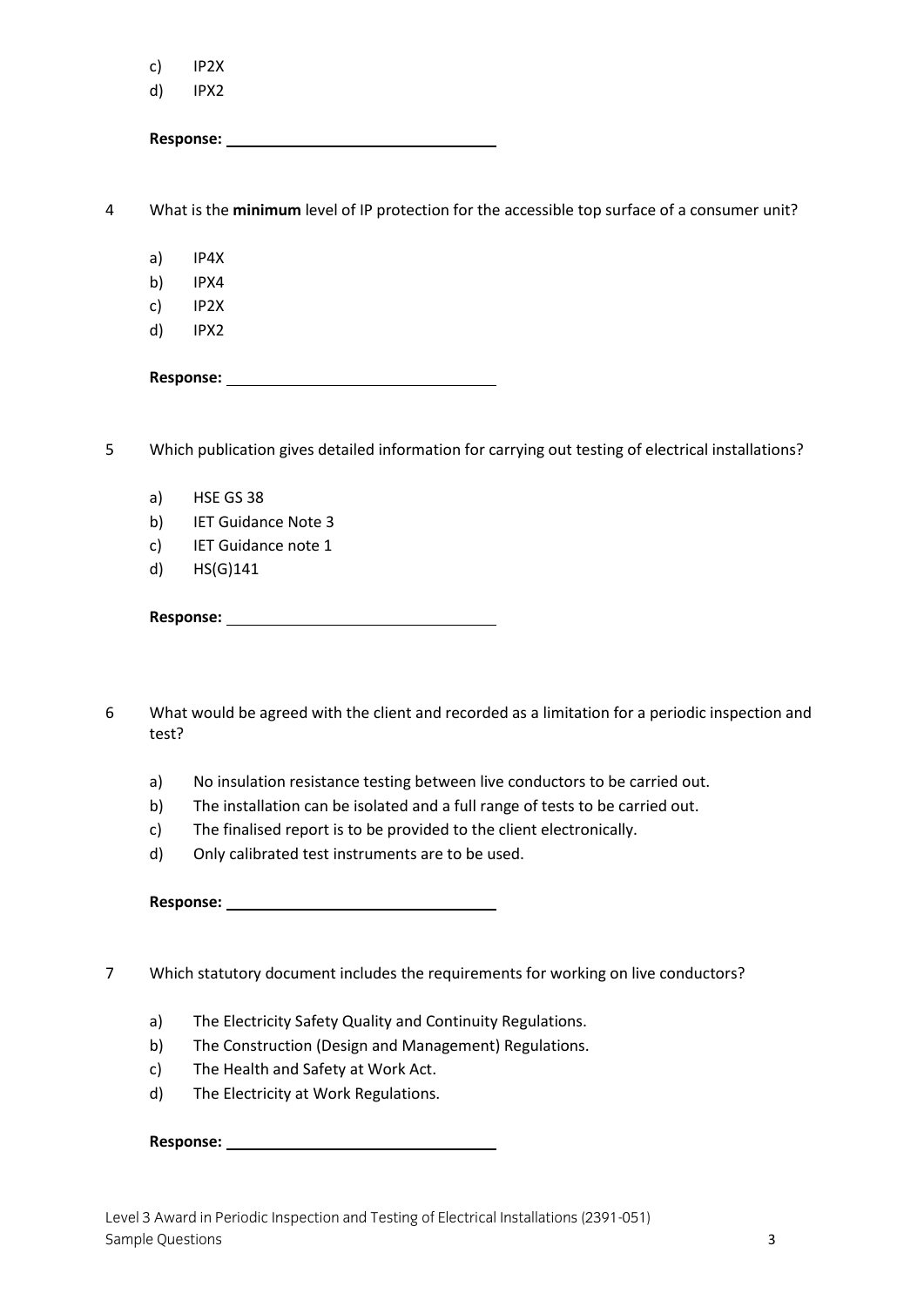- 8 What action should the inspector take, **both** before and after testing, to confirm isolation of the supply?
	- a) Switch the main isolator on and off.
	- b) Lock the main switch on the open position.
	- c) Confirm the operation of the approved voltage indicator.
	- d) Attach a warning label at the isolator stating 'do not switch on'.

9 Questions 9 to 11 relate to the following scenario.

An inspection is to be carried out at the termination of the circuit conductors inside a terminal box, as shown in Figure 2.

| ,,,,,,,,,,,,,,,,,,,,             |  |
|----------------------------------|--|
| <b>ALLEN ARRESTS EXPERIENCES</b> |  |
| Figure 2                         |  |

Which human sense is **best** used to confirm the terminals are suitably tightened?

- a) Touch.
- b) Sight.
- c) Smell.
- d) Hearing.

**Response:** 

10 What is confirmed when inspecting the conductor insulation?

- a) Suitable csa.
- b) Correctly identified.
- c) Terminals are tight.
- d) Contained in the terminals.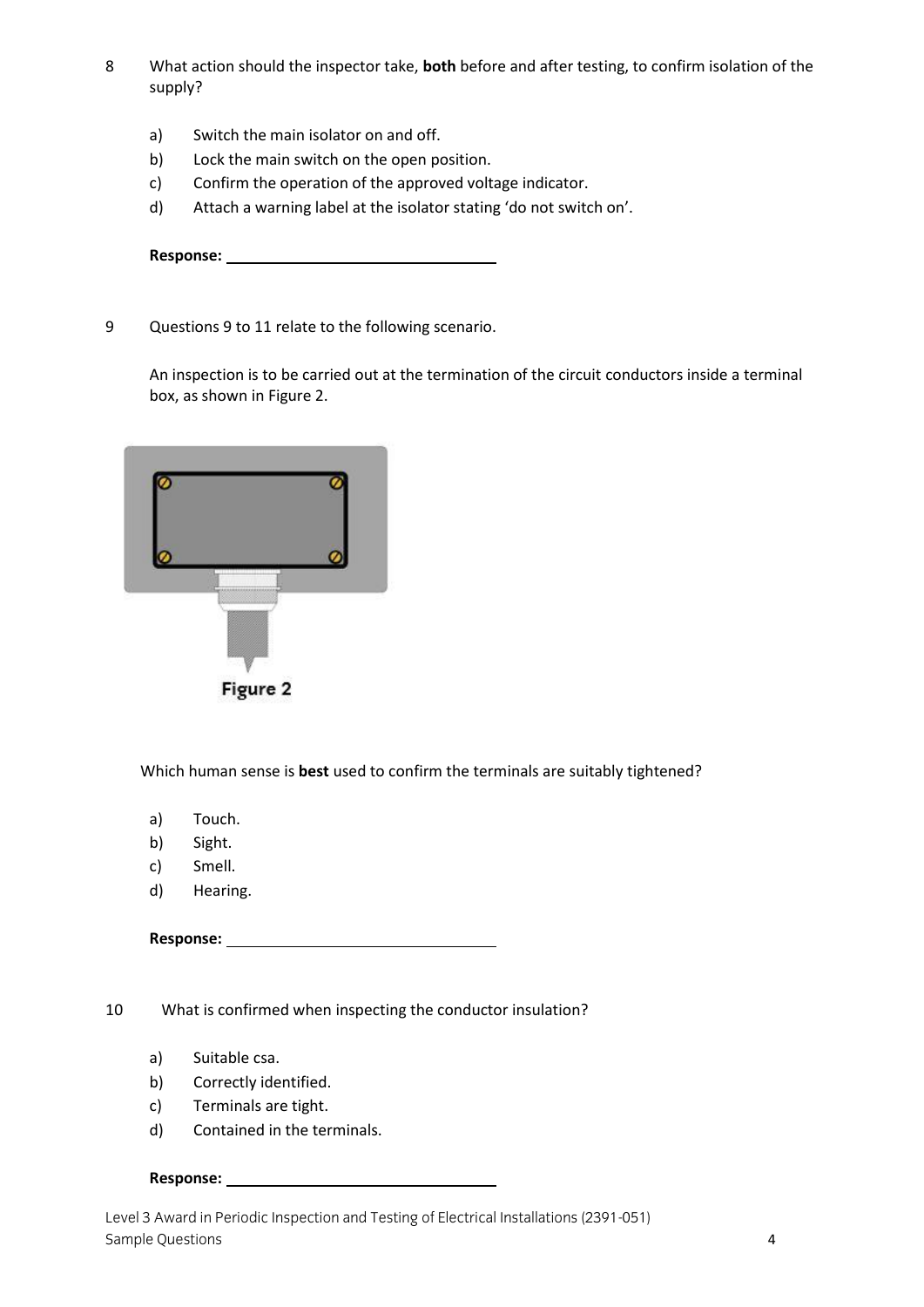

- 11 Which classification code would be given on the Schedule of Inspections for the situation shown in Figure 3?
	- a) C1
	- b) C2
	- c) N/V
	- d) FI

- 12 Which classification code indicates that there is a non-compliance which is identified as 'improvement recommended'?
	- a) C1
	- b) C2
	- c) C3
	- d) FI

- 13 Which human senses would be **best** used to determine excess arcing at a contactor during a walk around survey?
	- a) Touch and smell.
	- b) Sight and hearing.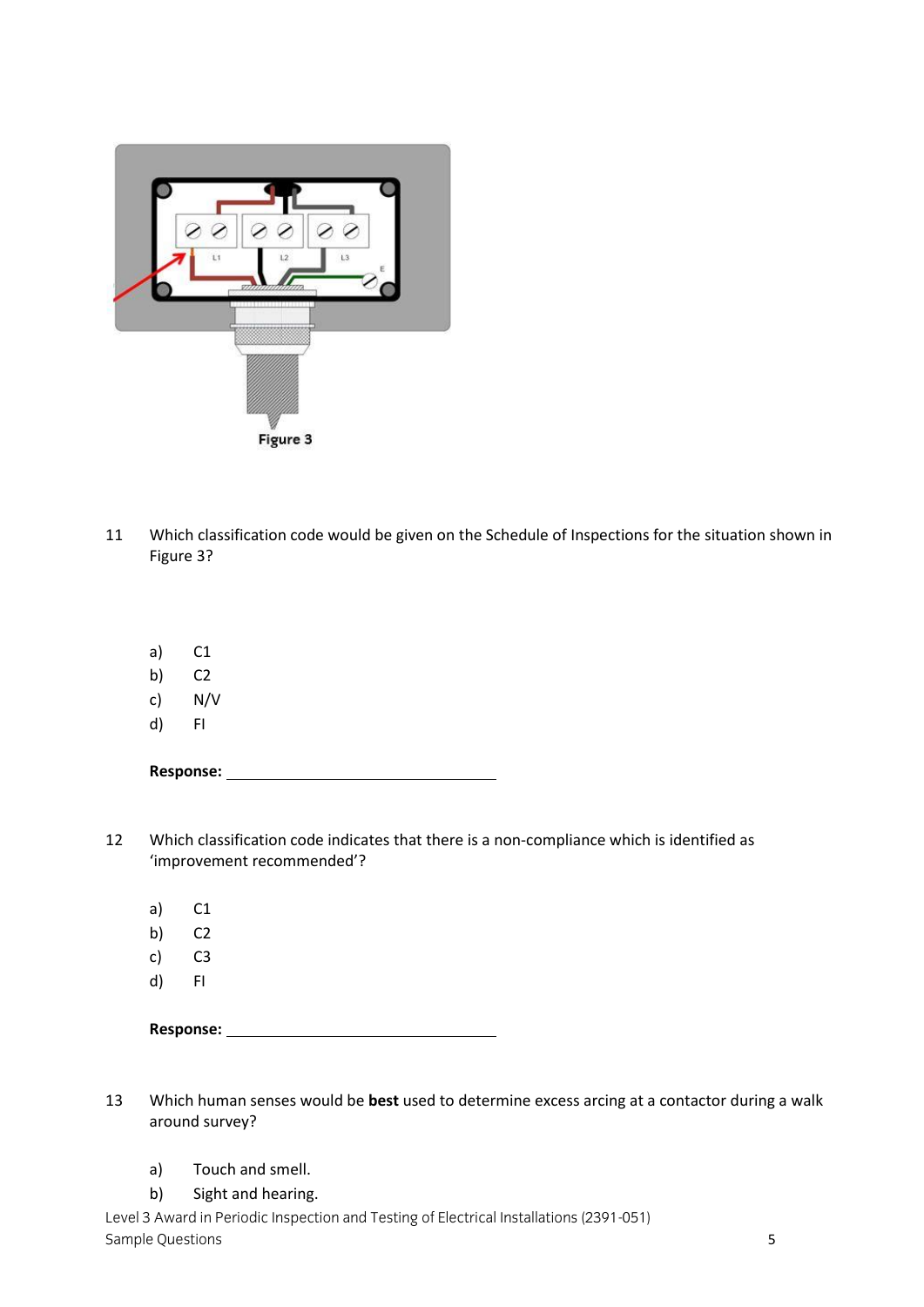- c) Smell and sight.
- d) Hearing and smell.

Response: <u>with a set of the set of the set of the set of the set of the set of the set of the set of the set of the set of the set of the set of the set of the set of the set of the set of the set of the set of the set of</u>

14 Questions 14 to 17 relate to the following scenario.

 A test is to be carried out to confirm the continuity of the main protective bonding conductor to the metallic water installation pipework in a commercial premises.

What is the risk if the installation is not safely isolated for this test?

- a) Poor performance of connected equipment.
- b) Electric shock from different potentials.
- c) Possible loss of computer data.
- d) Tripping hazards from the test method.

**Response:** 

- 15 What is the purpose of the test of continuity of main protective bonding conductors?
	- a) To confirm extraneous conductive parts are connected to the MET.
	- b) To confirm there is a low earth return path for fault current.
	- c) To confirm exposed conductive parts are connected to the MET.
	- d) To confirm that a high current will flow in the event of an earth fault.

**Response:** 

16 What important check must be made with the instrument leads before a reading is taken?

- a) Leads have a 3 mm exposed tip.
- b) Leads are a minimum  $10 \text{ mm}^2$ .
- c) Leads are nulled or zeroed.
- d) Leads are fitted with finger guards.

**Response:** 

17 Which test method is used for this test?

- a) Earth fault loop impedance.
- b) Linked  $R_1 + R_2$  test.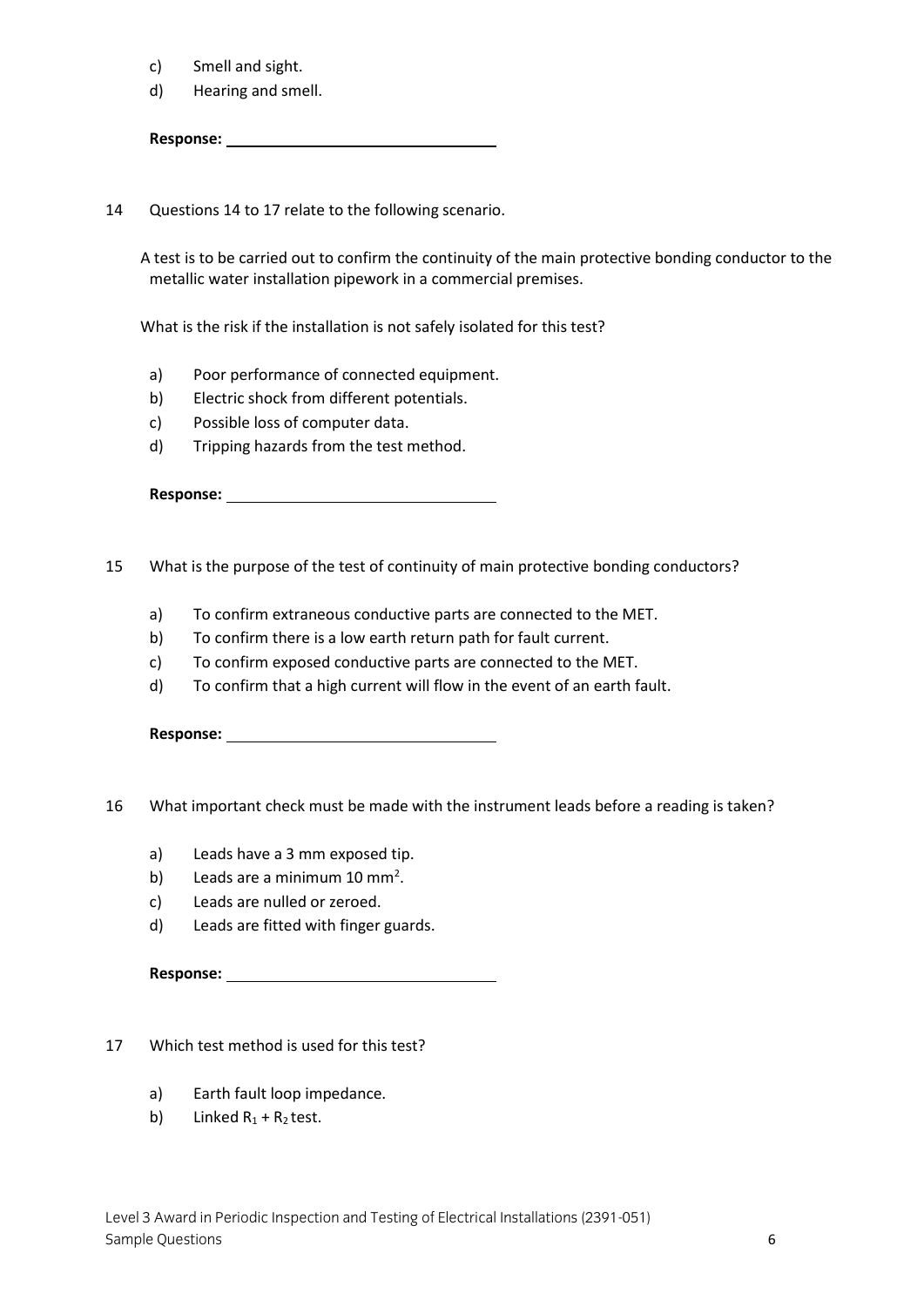- c) Long lead test.
- d)  $Z_s Z_e$ .

## 18 A 10 mm<sup>2</sup> main protective bonding conductor is 37.5 m in length.

What is the expected measured resistance when testing the conductor?

- a) 6.86 Ω
- b) 0.70 Ω
- c) 0.08 Ω
- d) 0.07 Ω

**Response:** 

19 What is the **most** likely cause of the measured value being much higher than the calculated value?

- a) Heavy load on the installation.
- b) Failure to null the test leads.
- c) Higher than normal ambient temperature.
- d) Leakage current from computer equipment.

**Response:** 

20 Questions 20 to 23 apply to the following scenario.

 An earth fault loop impedance test is to be carried out on a radial circuit to the local isolator, as shown in Figure 4.

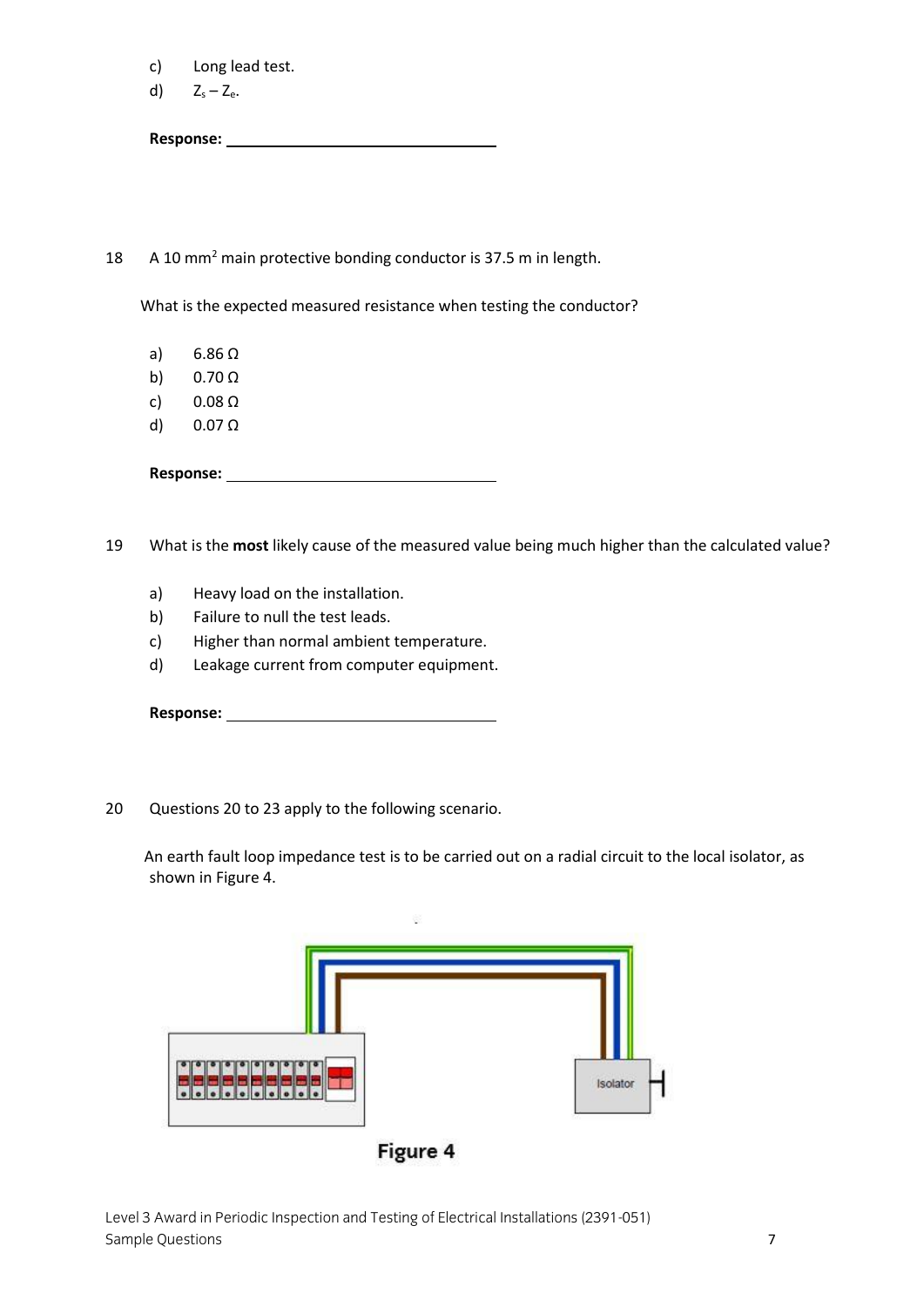What **must** the inspector confirm before the test can be undertaken?

- a) The cpc is disconnected from the MET and the main protective bonding is disconnected.
- b) The cpc is connected to MET and the main protective bonding is disconnected.
- c) The cpc is connected and all other earthing and bonding disconnected.
- d) The cpc and all other earthing and bonding is connected.

**Response:** 

- 21 Why can this earth fault loop impedance test be carried out before a test for insulation resistance?
	- a) Because the installation is already energised and in service.
	- b) To maximise inconvenience for the users of the installation.
	- c) Dead tests are not required at a periodic inspection and test.
	- d) The test will confirm there is no degradation of the insulation.

**Response:** 

- 22 Why do the test leads used for this test have to comply with GS 38?
	- a) GS 38 is a statutory document.
	- b) To ensure the test results are accurate.
	- c) The test is at a voltage above 50 V AC.
	- d) Leads to GS 38 are required for all tests.

| <b>Response:</b> |  |
|------------------|--|
|                  |  |

- 23 Why would a test to confirm continuity of cpc be unnecessary once the earth fault loop impedance test is completed?
	- a) Reduces the time taken for the periodic inspection.
	- b) Earth fault loop impedance can confirm continuity of cpc.
	- c) Continuity can be proved during insulation resistance testing.
	- d) Dead tests are not required at a periodic inspection and test.

| <b>Response:</b> |  |
|------------------|--|
|                  |  |

24 A distribution circuit is protected by a BS 88-3 fuse rated 32 A.

What is the **maximum** acceptable measured earth fault loop impedance for this circuit?

- a) 1.28 Ω
- b)  $1.60 \Omega$

Level 3 Award in Periodic Inspection and Testing of Electrical Installations (2391-051) Sample Questions **8**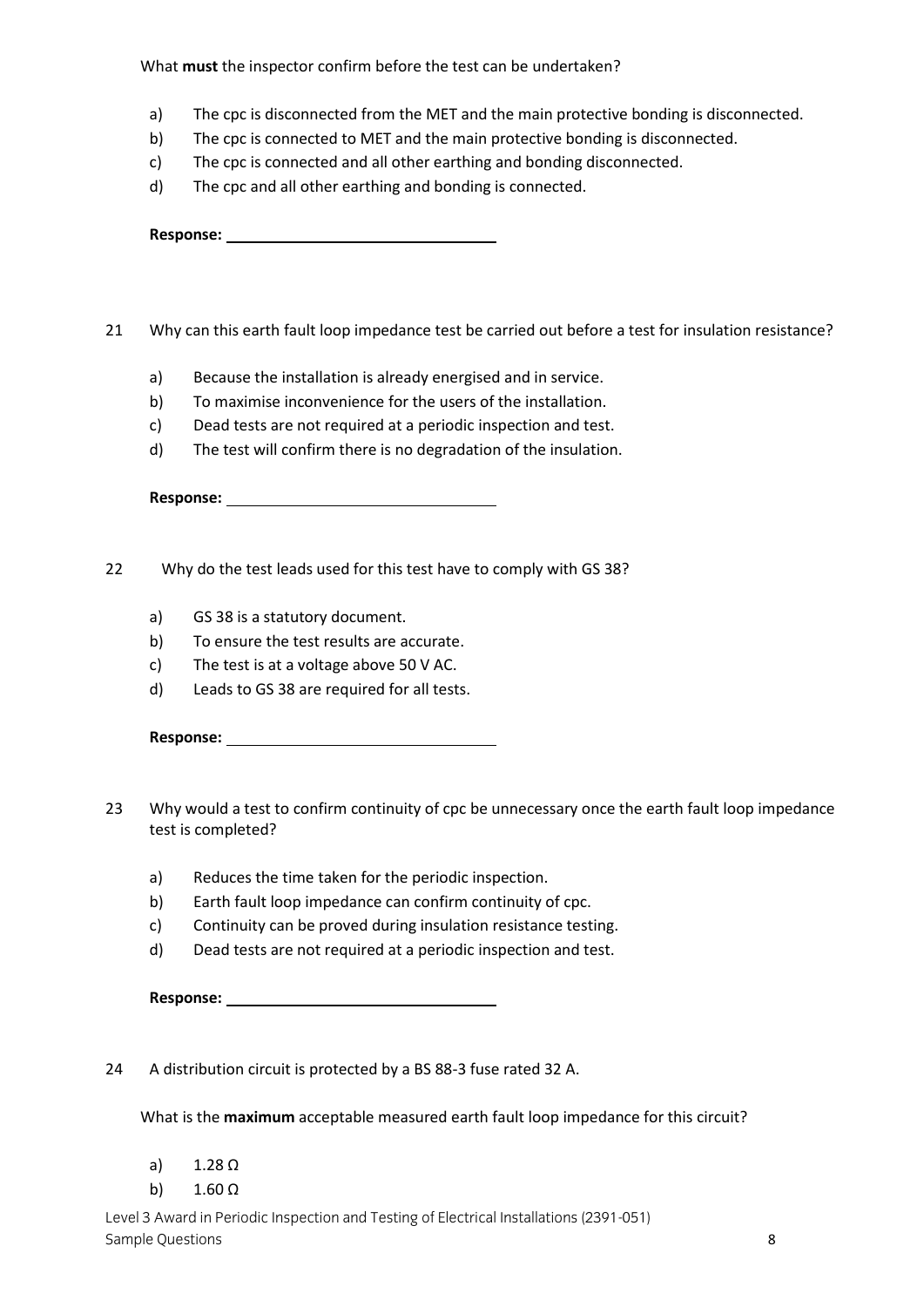c)  $1.70 \Omega$ 

d) 1.92 Ω

**Response:** 

25 What is confirmed by an earth fault loop impedance test on a radial power circuit?

- a) The line and cpc conductors are the right csa.
- b) Fault protection is provided for the whole installation.
- c) The circuit breaker can disconnect the maximum prospective fault current.
- d) Automatic disconnection of supply will be achieved in the event of a fault.

**Response:** 





26 Questions 26 to 29 relate to the following scenario

 Voltage drop of a single-phase distribution circuit supplying a power distribution board in a remote building is to be verified as part of the periodic inspection and testing within a workshop complex. The installation forms part of a public 400/230 V TN-S system.

The circuit has a measured  $R_1 + R_n$  value of 0.15  $\Omega$  and an I<sub>b</sub> of 60 A. The circuit protective device has an I<sup>n</sup> of 80 A, see Figure 5.

 What is the **maximum** acceptable voltage drop for this distribution circuit if the highest circuit voltage drop on DB-3B is 5.0 V?

- a) 11.5 V
- b) 6.9 V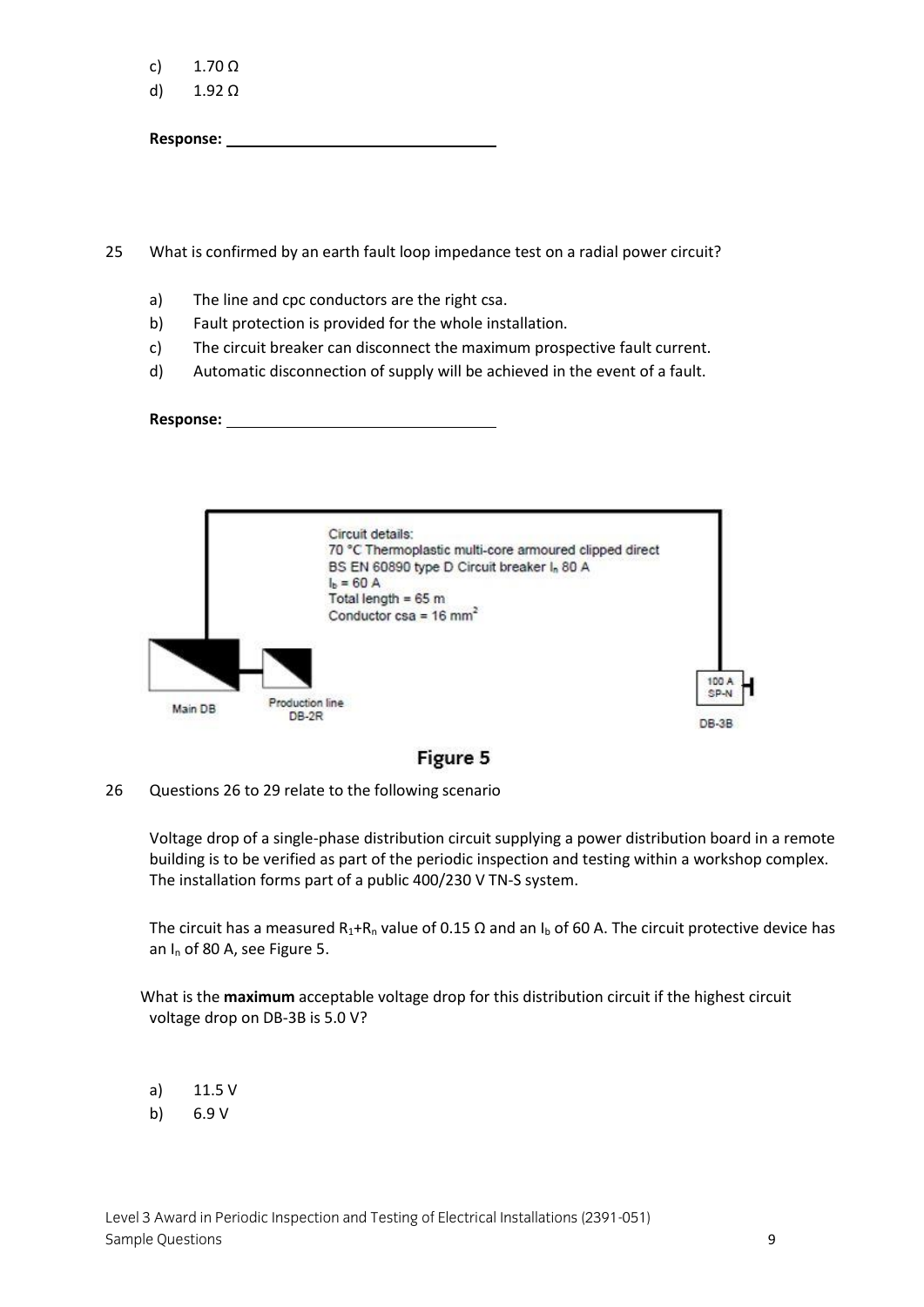| C) | 6.5 V |  |
|----|-------|--|
|    |       |  |

d) 1.5 V

**Response:** 

27 Which are the cable characteristics that affect voltage drop?

- a) Length and type of insulation.
- b) Length and cross-sectional area
- c) Type of insulation and room temperature.
- d) Ambient temperature and csa.

**Response:** 

28 What is the voltage drop for this distribution circuit?

- a) 10.8 V
- b) 9.0 V
- c) 7.2 V
- d) 3.8 V

**Response:** 

29 Why is the test to confirm voltage drop carried out?

- a) To confirm the cable operates at its maximum temperature.
- b) To confirm correct operation of the protective device.
- c) To confirm the circuits function as they are intended.
- d) To confirm the circuit will not be overloaded.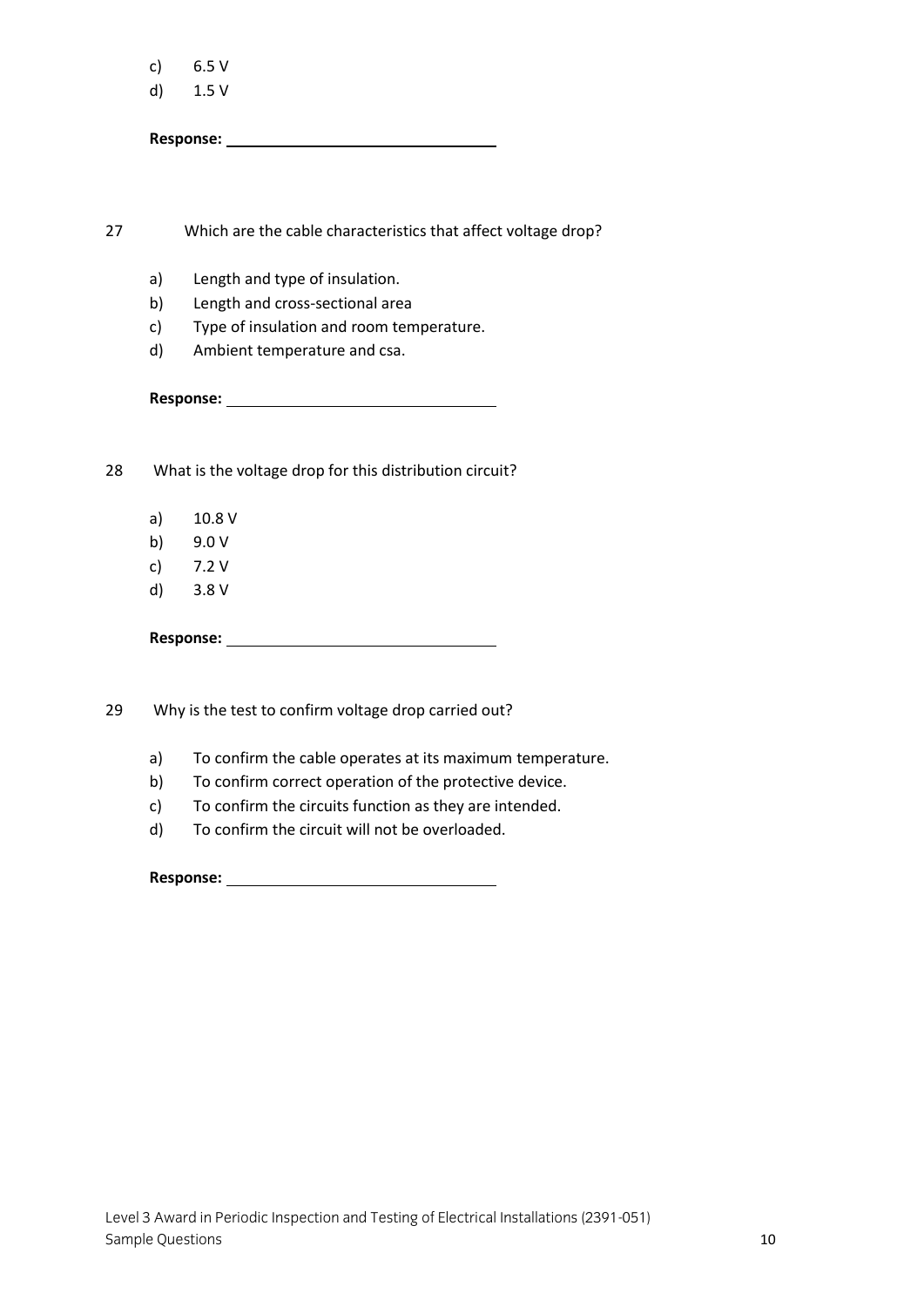30 Questions 30 to 34 relate to the following scenario.

Testing of the RCDs is to be undertaken on the installation which forms part of a TT system, as shown in Figure 6.





What is confirmed by testing the 100 mA RCD?

- a) The RCD can provide overload protection.
- b) That fault protection is provided for the installation.
- c) The RCD can disconnect the short circuit current.
- d) That additional protection is provided for the installation.

- 31 What **must** be agreed with the users of the installation before the test of the 100 mA RCD can be carried out?
	- a) The test of protective bonding continuity is completed first.
	- b) The evacuation of all personnel from the building.
	- c) The earthing conductor can be disconnected.
	- d) The installation can be completely isolated.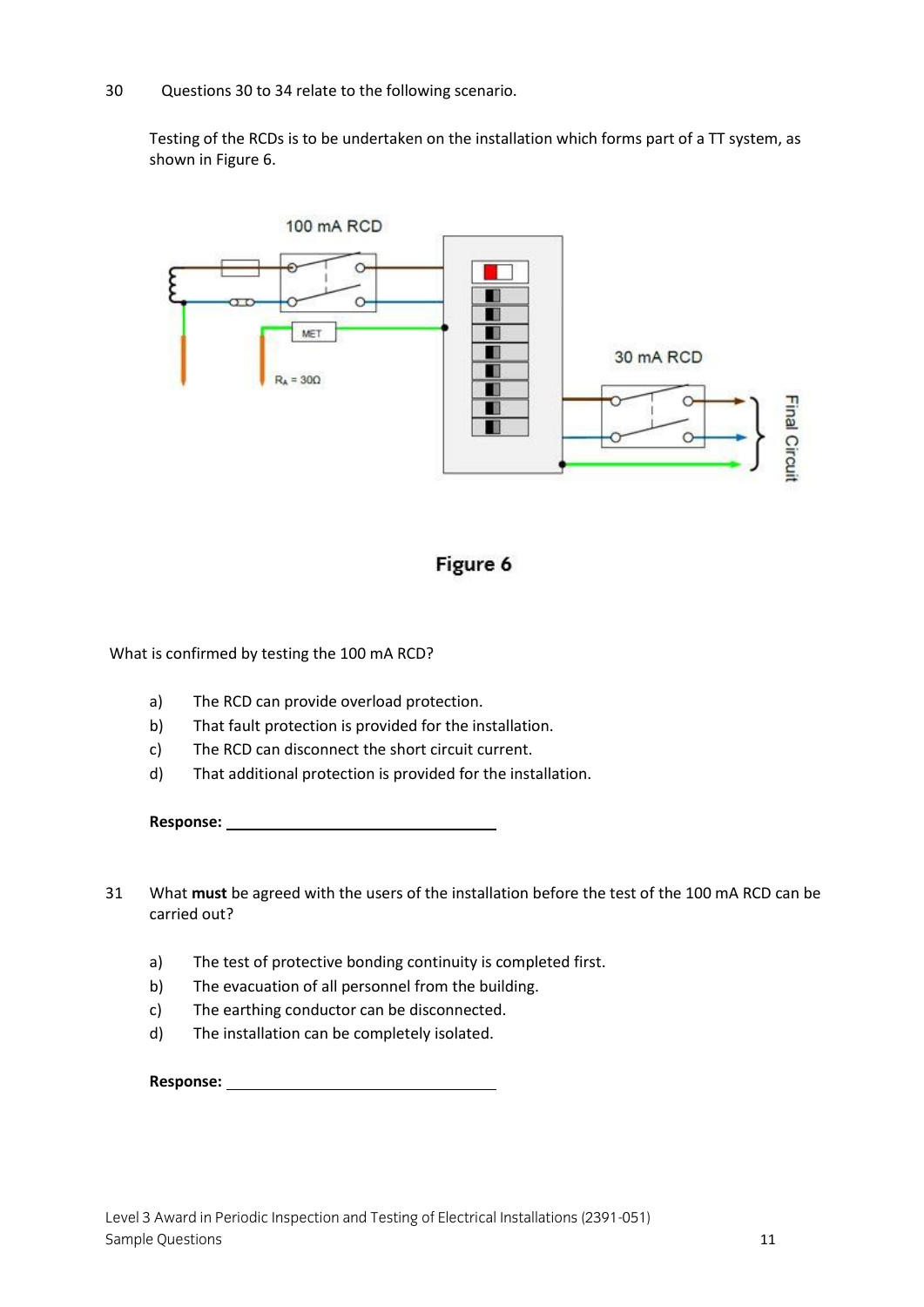32 What is the **maximum** test current to be applied by the RCD tester, when verifying that the RCD at the origin meets disconnection times?

- a) 400 mA
- b) 300 mA
- c) 100 mA
- d) 50 mA

**Response:** 

33 What is the purpose of the  $\frac{1}{2}$  x  $I_{\Delta n}$  test on both the 100 mA and 30 mA RCD's?

- a) To ensure they both operate in parallel with each other.
- b) To ensure neither device operates before it should.
- c) To ensure the 100 mA RCD is too sensitive.
- d) To ensure the 30 mA RCD is too sensitive.

| Response: |
|-----------|
|-----------|

34 When testing the 30 mA RCD at  $I_{\Delta n}$  a disconnection time of 400 ms is recorded.

What classification code should the inspector record on the report?

- a) FI
- b) C3
- c) C2
- d) C1

**Response:** 

35 What is the **maximum** disconnection time for a 16 A final circuit on a TT installation?

- a) 500 ms
- d) 300 ms
- c) 200 ms
- d) 30 ms

- 36 What is the purpose of carrying out a test to determine the prospective fault current at the origin of a three-phase commercial installation?
	- a) The earth fault loop path can carry the fault current.
	- b) The protective devices can safely disconnect the fault current.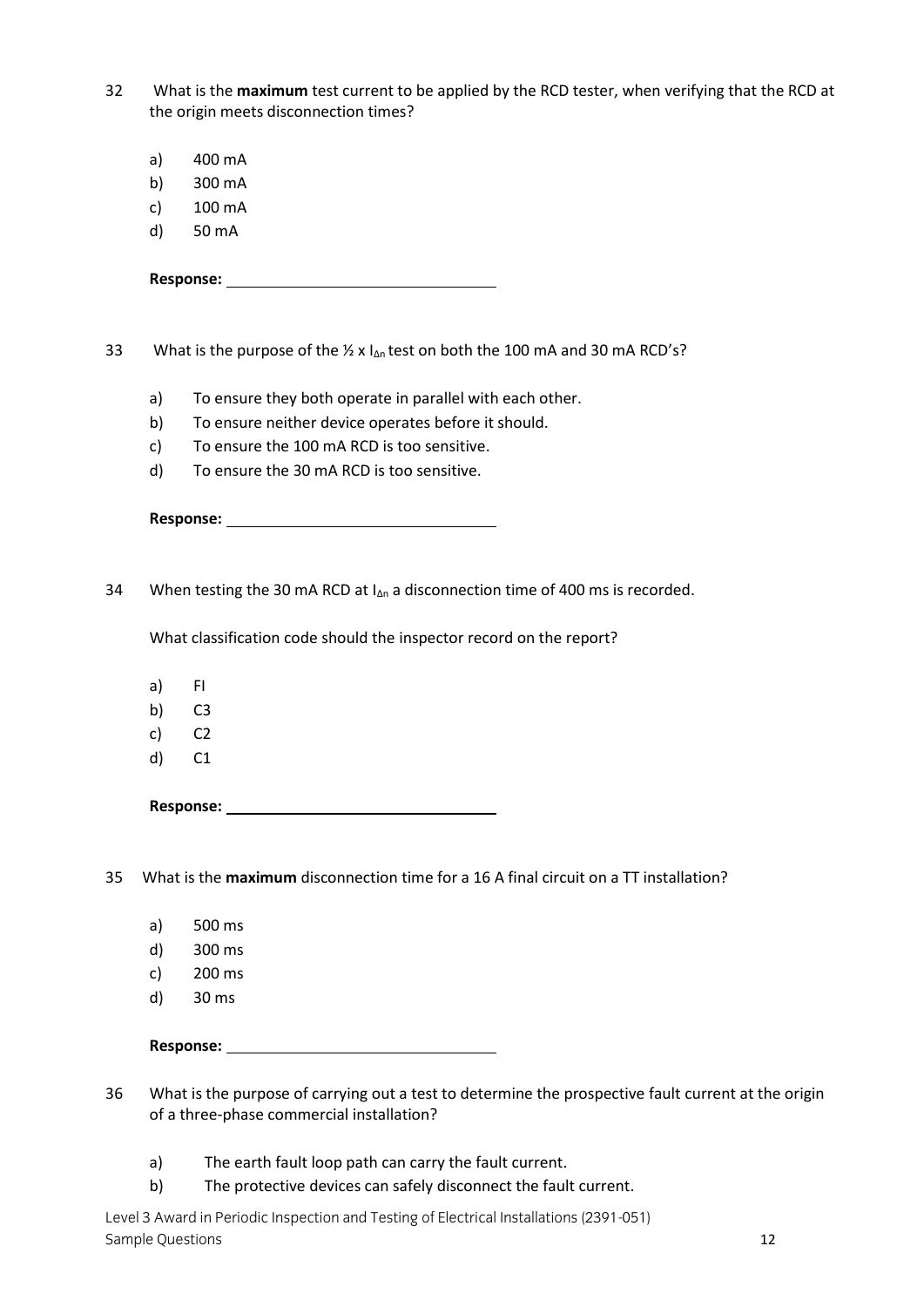- c) The overcurrent devices will disconnect the earth fault current.
- d) The overcurrent devices are rated lower than the fault current.

37 The radial circuit, shown in Figure 7, is installed using-single core cables in PVC conduit. The installation is 5 years old and there have been no alterations or additions to the radial circuit.



 Why would it be unnecessary to carry out a continuity of cpc for this circuit at periodic inspection and test?

- a) The circuit is installed in PVC conduit and so less likely to be damaged.
- b) Continuity tests are only necessary if the circuit is in flat profile cable.
- c) The circuit is only five years old so continuity testing is not required.
- d) Continuity of cpc can be confirmed during a test of  $Z_s$ .

| <b>Response:</b> |  |
|------------------|--|
|                  |  |

38 Insulation resistance testing has been carried out on a six-way lighting distribution board and the individual circuit results are shown in Table 1.

 What is the value of insulation resistance between Live and Earth for the DB with all the lighting circuits connected?

| Circuit  | Live-Earth $M\Omega$ |
|----------|----------------------|
| Lights 1 | 200                  |
| Lights 2 | 50                   |
| Lights 3 | 50                   |
| Lights 4 | 169                  |
| Lights 5 | 198                  |
| Spare    |                      |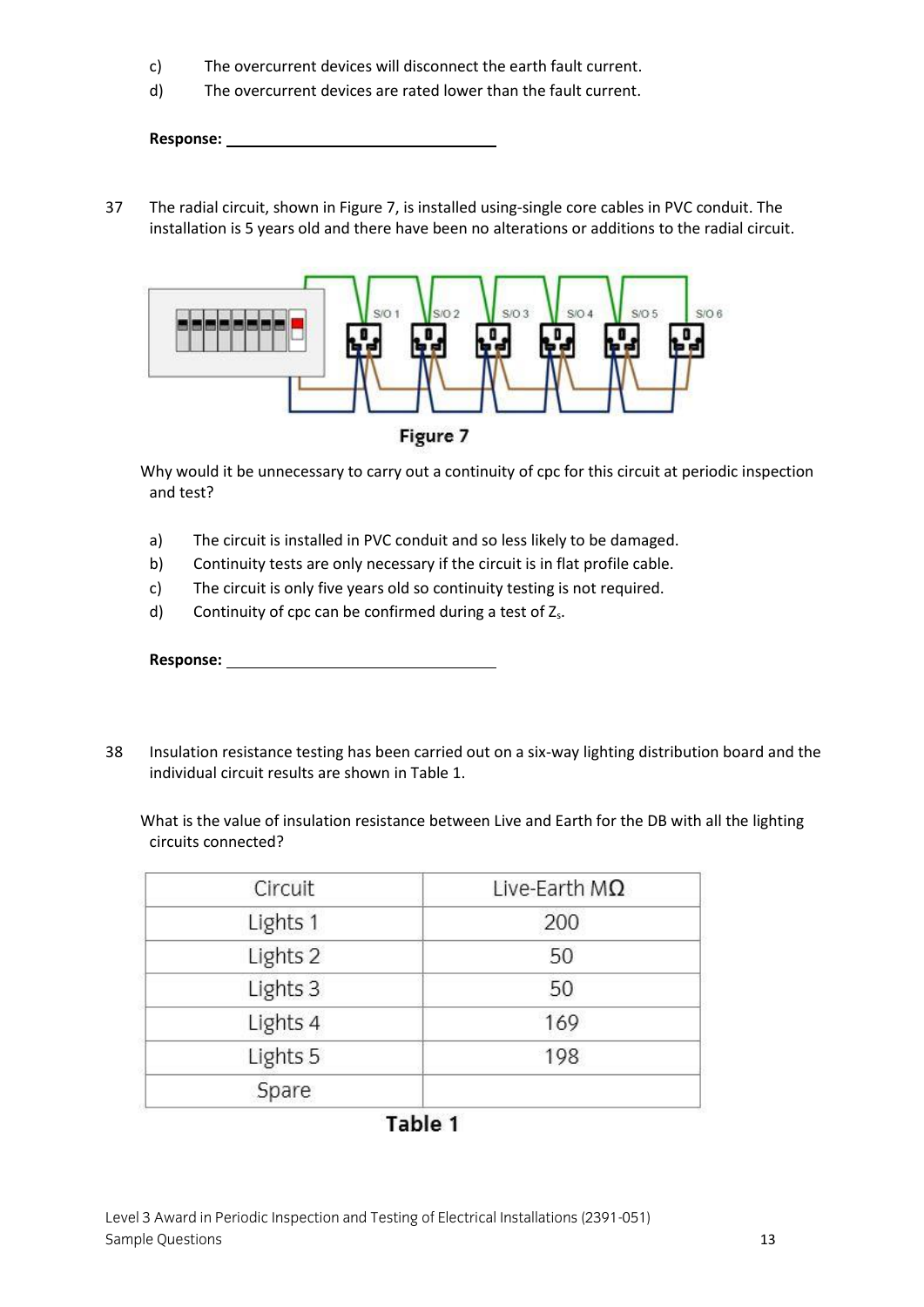- b) 50 MΩ
- c) 133 MΩ
- d) 200 MΩ

39 What is the **most** appropriate classification code to be recorded if the insulation resistance for a circuit is measured at 0.90 MΩ between live conductors and Earth?

- a) FI
- b) C1
- c) C2
- d) C3

40 A test is to be carried out to determine the external earth fault loop impedance of an installation forming part of a TN-S system.

What is the **maximum** declared by the Distribution Network Operator for a TN-S supply?

a) 0.21 Ω

- b)  $0.35 \Omega$
- c) 0.8 Ω
- d) 21 Ω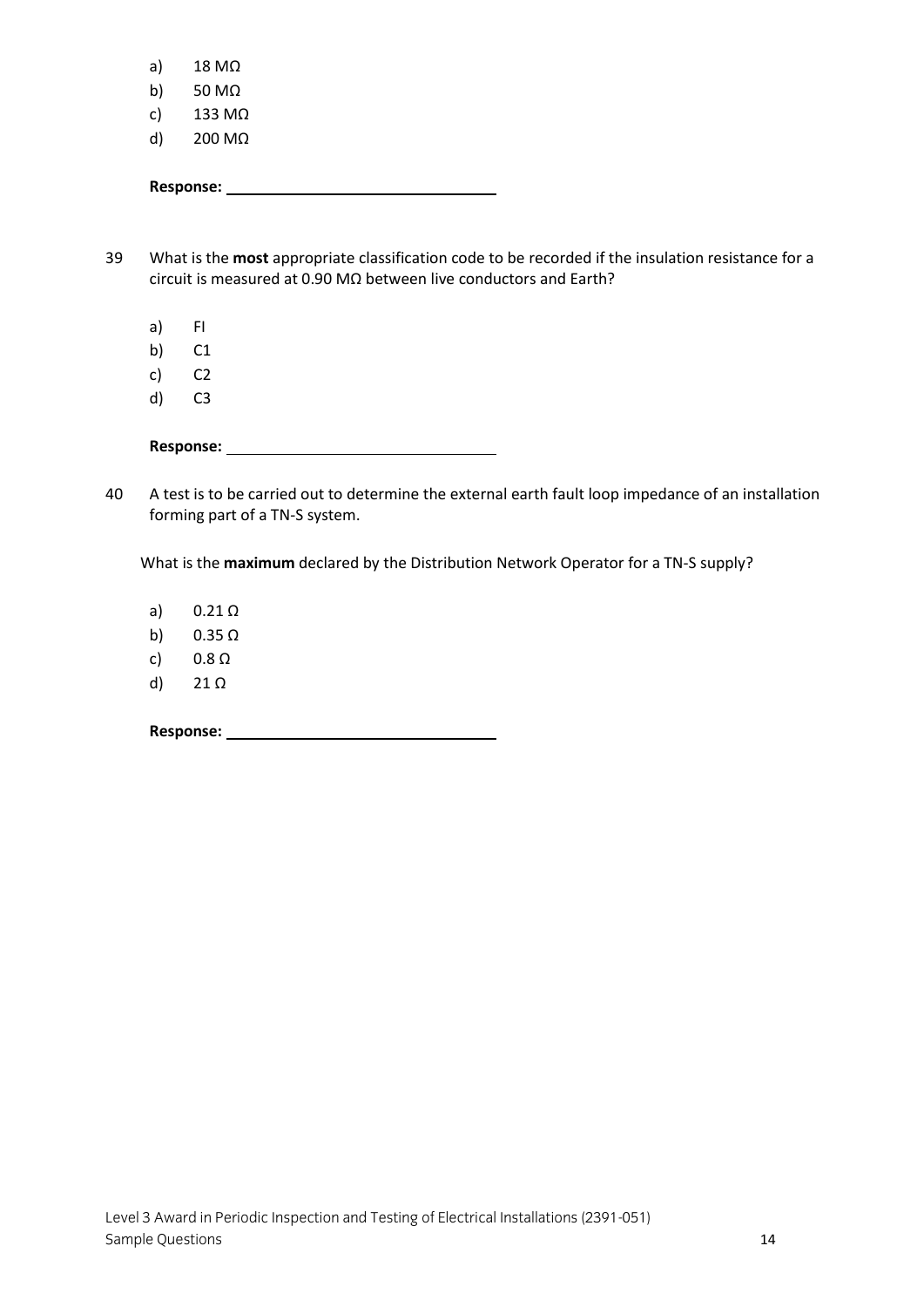| <b>UK learners</b><br><b>General qualification information</b>                                                                                                                                             | E: learnersupport@cityandguilds.com |
|------------------------------------------------------------------------------------------------------------------------------------------------------------------------------------------------------------|-------------------------------------|
| <b>International learners</b><br>General qualification information                                                                                                                                         | E: intcg@cityandguilds.com          |
| <b>Centres</b><br>Exam entries, Registrations/enrolment,<br>Certificates, Invoices, Missing or late exam<br>materials, Nominal roll reports, Results                                                       | E: centresupport@cityandguilds.com  |
| <b>Single subject qualifications</b><br>Exam entries, Results, Certification, Missing or<br>late exam materials, Incorrect exam papers,<br>Forms request (BB, results entry), Exam date<br>and time change | E: singlesubjects@cityandguilds.com |
| <b>International awards</b><br>Results, Entries, Enrolments, Invoices, Missing<br>or late exam materials, Nominal roll reports                                                                             | E: intops@cityandguilds.com         |
| <b>Walled Garden</b>                                                                                                                                                                                       | E: walledgarden@cityandguilds.com   |
| User/menu option, Problems                                                                                                                                                                                 |                                     |
| <b>Employer</b><br>Employer solutions, Mapping, Accreditation,<br>Development Skills, Consultancy                                                                                                          | E: business_unit@cityandguilds.com  |

## **Publications**

Logbooks, Centre documents, Forms, Free literature

**If you have a complaint, or any suggestions for improvement about any of the services that City & Guilds provides, email: feedbackandcomplaints@cityandguilds.com**